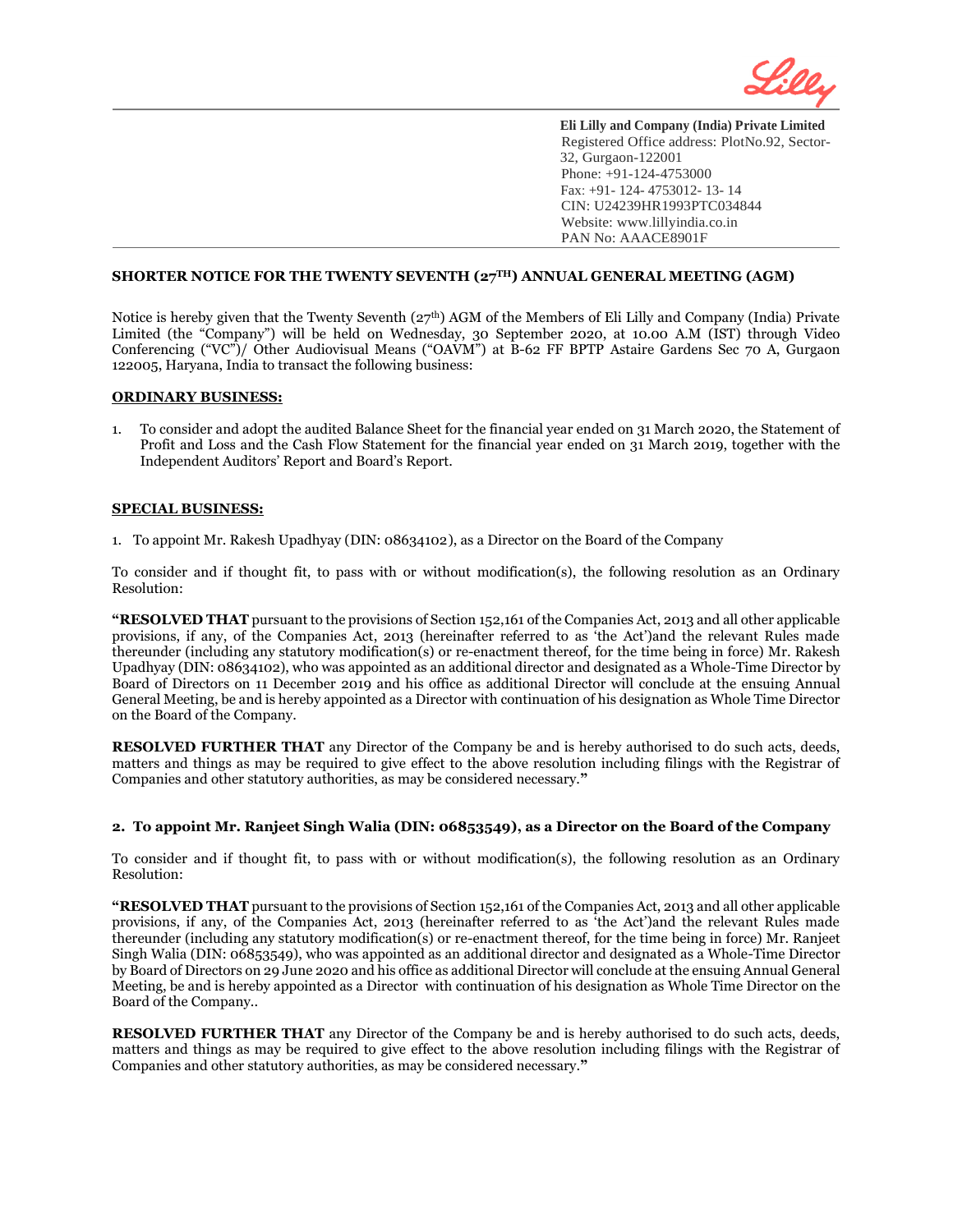

## **3. To appoint Ms. Gunjan Kaul (DIN: 07709730), as a Director on the Board of the Company**

l

To consider and if thought fit, to pass with or without modification(s), the following resolution as an Ordinary Resolution:

**"RESOLVED THAT** pursuant to the provisions of Section 152,161 of the Companies Act, 2013 and all other applicable provisions, if any, of the Companies Act, 2013 (hereinafter referred to as 'the Act')and the relevant Rules made thereunder (including any statutory modification(s) or re-enactment thereof, for the time being in force) Ms. Gunjan Kaul (DIN: 07709730), who was appointed as an additional director and designated as a Whole-Time Director by Board of Directors on 29 June 2020 and his office as additional Director will conclude at the ensuing Annual General Meeting, be and is hereby appointed as a Director with continuation of her designation as Whole Time Director on the Board of the Company.

**RESOLVED FURTHER THAT** any Director of the Company be and is hereby authorised to do such acts, deeds, matters and things as may be required to give effect to the above resolution including filings with the Registrar of Companies and other statutory authorities, as may be considered necessary.**"**

## **By Order of the Board For Eli Lilly And Company (India) Private Limited**

ROHAN AGARWAL Digitally signed by ROHAN AGARWAL Date: 2020.09.28 15:50:14 +05'30'

**Rohan Agarwal | Company Secretary ACS-057869 Address:** B-62 FF, BPTP Astaire Gardens Sector 70 A Gurgaon 122005, Haryana

**\_\_\_\_\_\_\_\_\_\_\_\_\_\_\_\_\_\_\_\_\_\_\_\_\_\_\_**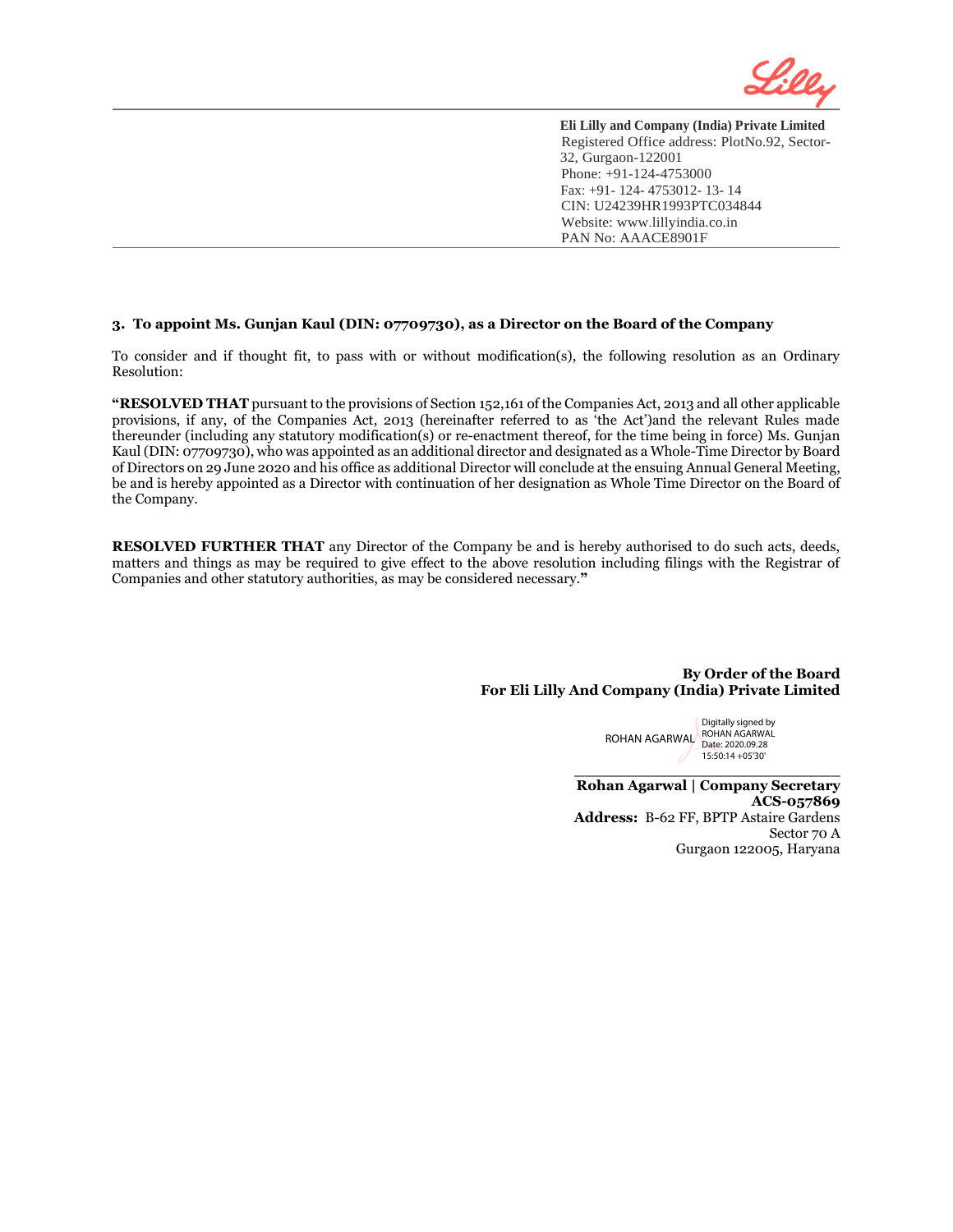

# **NOTES**:

- 1. Considering the present Covid-19 pandemic, the Ministry of Corporate Affairs ("MCA") has vide its circular dated May 5, 2020 read together with circulars dated April 8, 2020 and April 13, 2020 (collectively referred to as "MCA Circulars") permitted convening the Annual General Meeting ("AGM" / "Meeting") through Video Conferencing ("VC") or Other Audio Visual Means ("OAVM"), without the physical presence of the members at a common venue. In accordance with the MCA Circulars, provisions of the Companies Act, 2013 ('the Act') the AGM of the Company is being held through VC / OAVM.
- 2. Generally, a member entitled to attend and vote at the meeting is entitled to appoint a proxy to attend and vote on a poll instead of himself and the proxy need not be a member of the Company. Since this AGM is being held through VC / OAVM pursuant to the MCA Circulars, physical attendance of members has been dispensed with. Accordingly, the facility for appointment of proxies by the members will not be available for the AGM and hence Attendance Slip are not annexed hereto. However, corporate members are required to send to the Company, a certified copy of the Board Resolution, pursuant to section 113 of the Companies Act 2013, authorizing their representative to attend and vote at the Meeting through VC.
- 3. Since the AGM will be held through VC/ OAVM, the route map of the venue of the Meeting is not annexed hereto.
- 4. Explanatory statement pursuant to Section 102 of the Companies Act, 2013 with respect to the items of special business is annexed hereto as Appendix - 1.
- 5. In compliance with the MCA Circulars, Notice of the AGM along with the Annual Report 2019-20 is being sent only through electronic mode to those Members whose email addresses are registered with the Company.
- 6. The shareholders may submit in advance the questions on the email address of the Company. Alternatively, the shareholders may pose questions concurrently.
- 7. The Company will provide VC /OAVM facility to its Members for participating at the AGM. Members attending the AGM through VC / OAVM shall be reckoned for the purpose of quorum under Section 103 of the Act.
- 8. The Company shall send the Notice to such members whose e-mail ids is registered enabling them to participate in the meeting and cast their votes.
- 9. All the statutory registers maintained by the Company and the relevant documents referred to in the Notice will be available electronically for inspection by the members during the AGM. All documents referred to in the Notice will also be available electronically for inspection without any fee by the members from the date of circulation of this Notice up to the date of AGM. Members seeking to inspect such documents can send an email to [dhoot\\_vishal@lilly.com.](mailto:dhoot_vishal@lilly.com)
- 10. Guidelines for joining AGM through Video Conference (VC)/ Other Audio-Visual Mode (OAVM)-
	- The Shareholders can join the VC Meeting by clicking the following attendee link [531592390@t.plcm.vc](mailto:531592390@t.plcm.vc)
	- The facility for joining the meeting will be available 15 minutes before the start of the Meeting and will be kept open for 15 minutes after the designated time of meeting.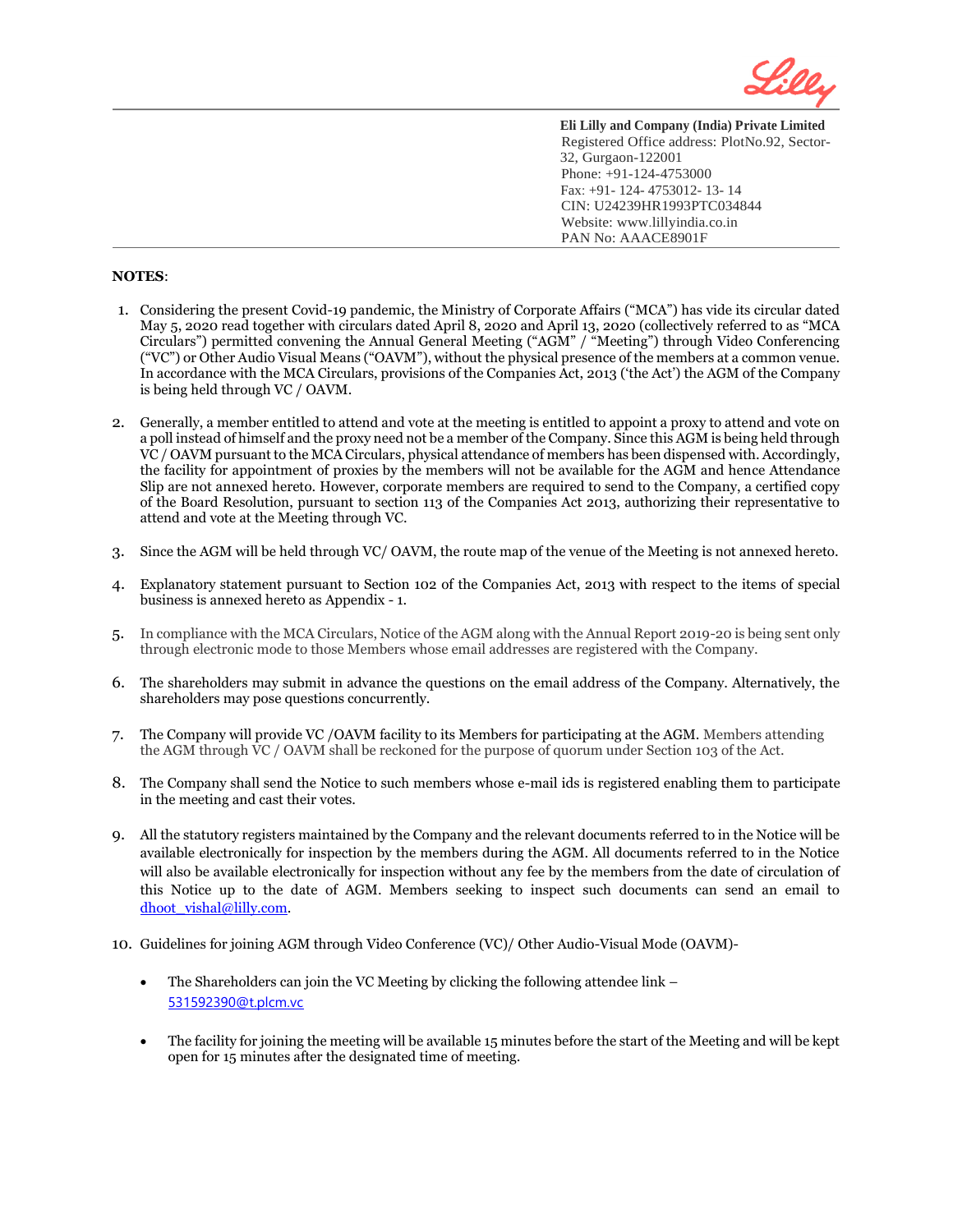

- During the Meeting, where poll on any item is demanded, the members shall exercise their voting right only by sending emails through their email addresses registered with the Company to the email ID of dhoot vishal@lilly.com. If poll is not demanded, the voting will be conducted by show of hands.
- If any of the member has any queries or needs any technical assistance for using the VC facility, the member may get in touch with –

Name: Mr. Rohan Agarwal Phone No - 9910644423 Email ID – [agarwal.rohan@lilly.com](mailto:agarwal.rohan@lilly.com)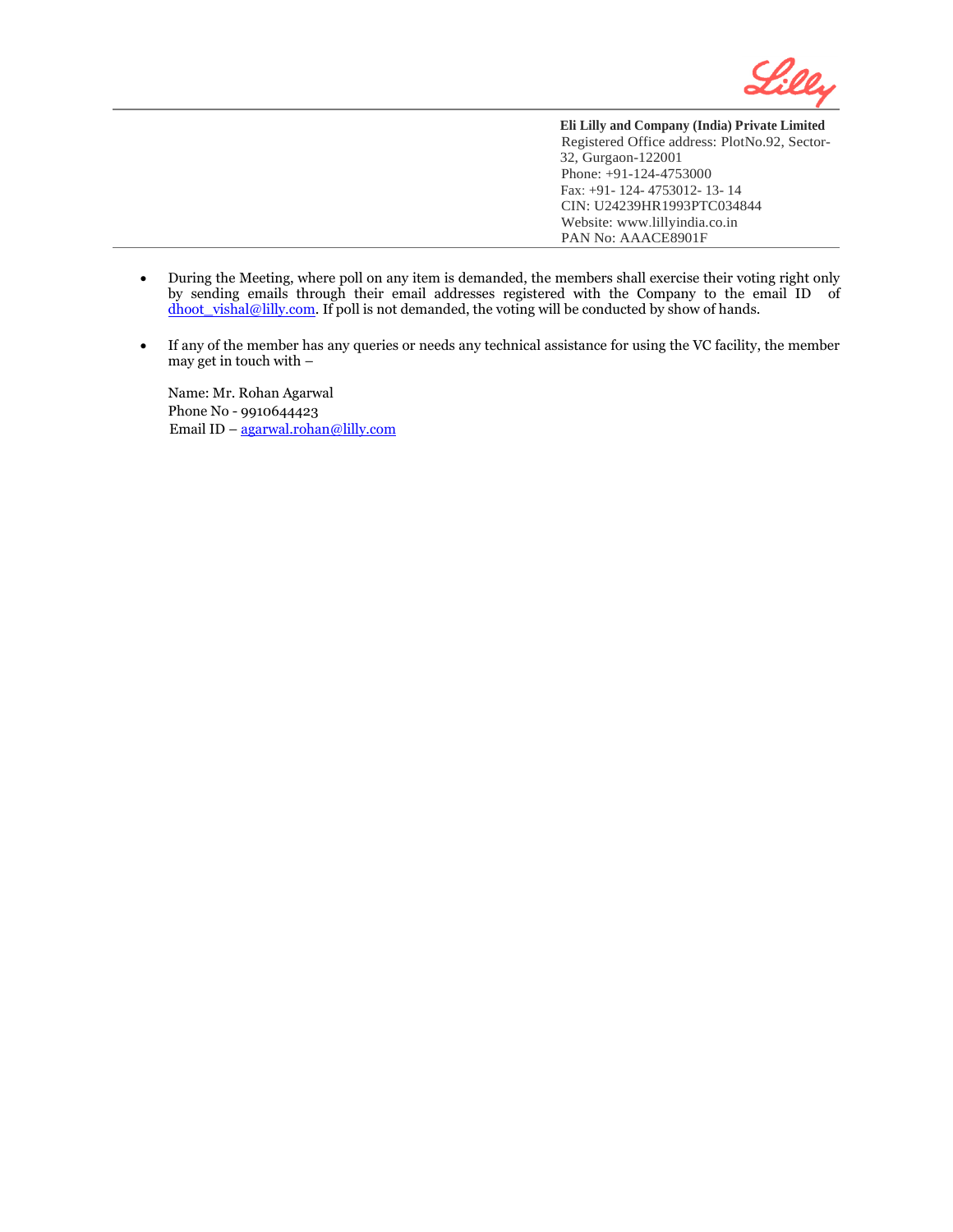

# **Annexure to The Notice**

### **Explanatory Statement**

l

As required by Section 102 of the Companies Act, 2013, the following Explanatory Statement set out all material facts relating to the special business mentioned under Item No. 1 of the accompanying notice dated 23 September 2020.

### **Special Business - Item No. 01, 02 and 03**

### **Appointment Mr. Rakesh Upadhyay (DIN: 08634102), Mr. Ranjeet Singh Walia (DIN: 06853549) and Ms. Gunjan Kaul (DIN: 07709730) as a Director on the Board of the Company**

The Board of Directors of the Company had appointed Mr. Rakesh Upadhyay (DIN: 08634102) as an Additional Director and designated as Whole Time Director of the Company with effect from 11 December 2019, and as per the provisions of Section 161(1) of the Companies Act, 2013, his office as additional Director is valid up to the date of this ensuing AGM.

Further, the Board of Directors of the Company had appointed Mr. Ranjeet Singh Walia (DIN: 06853549) and Ms. Gunjan Kaul (DIN: 07709730) as an Additional Director and designated as Whole Time Director of the Company with effect from 29 June 2019 and as per the provisions of Section 161(1) of the Companies Act, 2013, his office as additional Director is valid up to the date of this ensuing AGM.

Considering that the office of above-mentioned additional Directors is valid upto the date of ensuing Annual General Meeting, it is required to appoint them as Director of the Company. Given this, the Board at its meeting held on 23 September 2020 recommended the appointment of Mr. Rakesh Upadhyay (DIN: 08634102), Mr. Ranjeet Singh Walia (DIN: 06853549) and Ms. Gunjan Kaul (DIN: 07709730) as a Director with continuation of his/her designation as Whole Time Director on the Board of the Company to the Shareholders of the Company.

None of the Directors holds himself or through any other person on beneficial basis, any shares in the Company. We further wish to state that your Company has not employed any relative of the Directors and accordingly, there is no monetary or other interest(s) of the Directors with respect to passing the resolution relating to above said appointment of Mr. Rakesh Upadhyay (DIN: 08634102), Mr. Ranjeet Singh Walia (DIN: 06853549) and Ms. Gunjan Kaul (DIN: 07709730) as a Director with continuation of his/her designation as Whole Time Director on the Board of the Company to the Shareholders of the Company.

Mr. Rakesh Upadhyay (DIN: 08634102), Mr. Ranjeet Singh Walia (DIN: 06853549) and Ms. Gunjan Kaul (DIN: 07709730) have provided their consent to act as Director and a declaration that they are not disqualified under the provision of the Companies Act, 2013 to act as Director of the Company.

Accordingly, your approval is sought for appointment of Mr. Rakesh Upadhyay (DIN: 08634102), Mr. Ranjeet Singh Walia (DIN: 06853549) and Ms. Gunjan Kaul (DIN: 07709730) as a Director with continuation of his/her designation as Whole Time Director on the Board of the Company at the ensuing Annual General Meeting.

Further, a brief profile of all the Directors are provided hereunder for your reference:

| Sl. | <b>Particulars</b>                      | Mr. Rakesh Upadhyay | Mr. Ranjeet Singh Walia | Ms. Gunjan Kaul |
|-----|-----------------------------------------|---------------------|-------------------------|-----------------|
| No. |                                         |                     |                         |                 |
|     | Director Identification<br>Number (DIN) | 08634102            | 06853549                | 07709730        |
| 2   | Name (in full)                          | Mr. Rakesh Upadhyay | Mr. Ranjeet Singh Walia | Ms. Gunjan Kaul |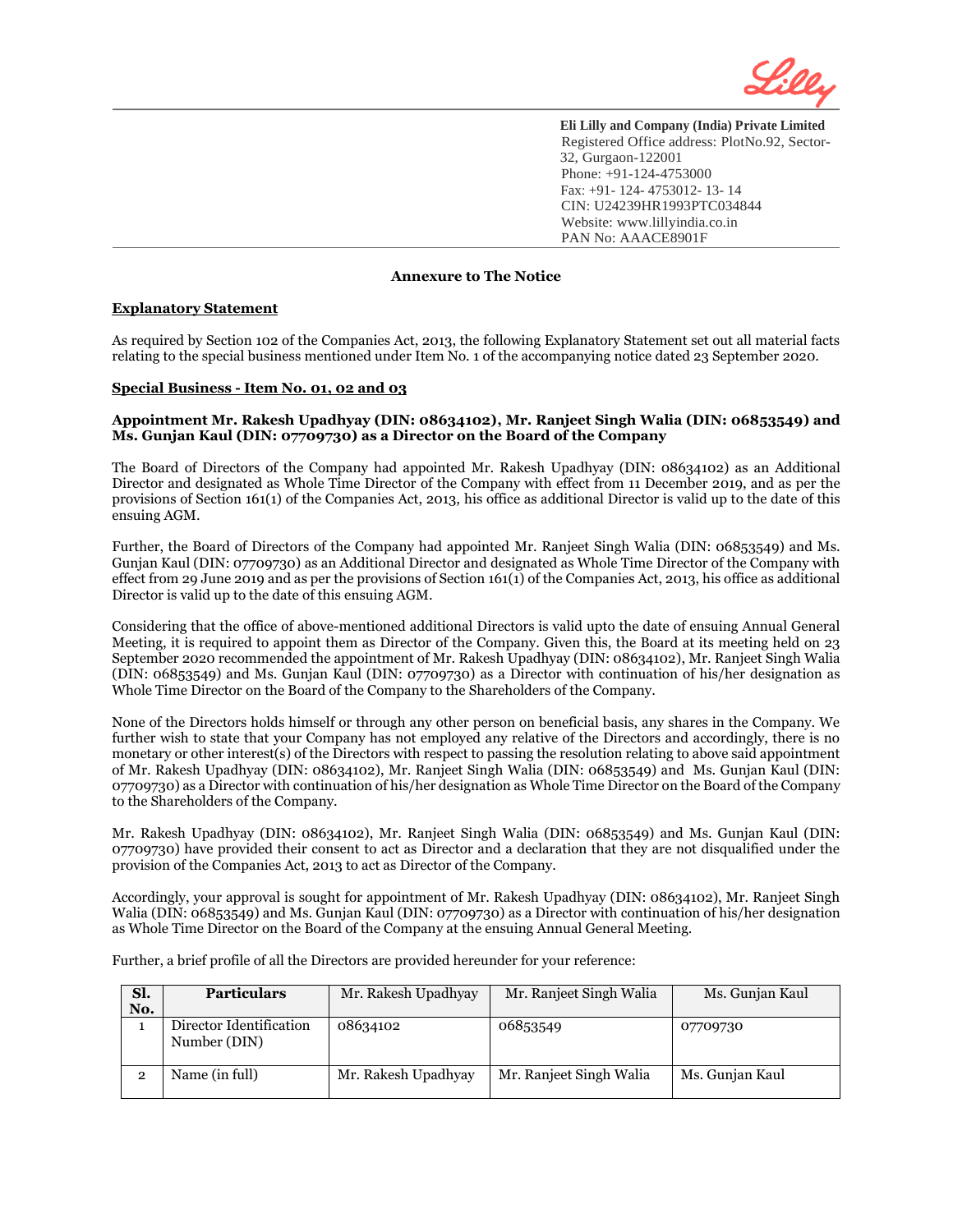

| 3              | e-mail id                                                                                                | Upadhyay rakesh@lill                                            | walia ranjeet singh@lilly                                       | singh gunjan kaul@lill                                          |
|----------------|----------------------------------------------------------------------------------------------------------|-----------------------------------------------------------------|-----------------------------------------------------------------|-----------------------------------------------------------------|
|                |                                                                                                          | y.com                                                           | .com                                                            | y.com                                                           |
| $\overline{4}$ | Occupation                                                                                               | Service                                                         | Service                                                         | Service                                                         |
| 5.             | Date of Birth                                                                                            | 11 September 1983                                               | 12 August 1978                                                  | 30 April 1982                                                   |
| 6              | Date of first<br>appointment as<br>Additional<br>Director on the Board                                   | 11 December 2019                                                | 29 June 2020                                                    | 29 June 2020                                                    |
| 7              | Number of Board<br>meetings attended since<br>appointment                                                | $\overline{2}$                                                  | Nil                                                             | Nil                                                             |
| 8              | Shareholding in the<br>Company                                                                           | Nil                                                             | Nil                                                             | Nil                                                             |
| 9              | Relationship with other<br>Directors, Manager and<br>other Key Managerial<br>Personnel of the<br>Company | No relationship                                                 | No relationship                                                 | No relationship                                                 |
| 10             | <b>Experience</b> and<br>expertise in specific<br>functional areas                                       | > 10 years                                                      | > 10 years                                                      | > 10 years                                                      |
| 11             | <b>Brief Resume</b>                                                                                      | Director of Eli Lilly<br>and Company (India)<br>Private Limited | Director of Eli Lilly and<br>Company (India) Private<br>Limited | Director of Eli Lilly and<br>Company (India)<br>Private Limited |
| 12             | Directorship held in<br>other Companies in<br>India                                                      | Nil                                                             | Nil                                                             | Nil                                                             |
| 13             | Chairman/Member of<br>Committee of the<br>Board of other<br>Companies in which he<br>is a Director       | Nil                                                             | Nil                                                             | Nil                                                             |
| 14             | Inter-se relationship<br>between<br>Directors/Key<br>Managerial<br>Personnel/Managers                    | None                                                            | None                                                            | None                                                            |
| 15             | <b>Terms and Conditions</b><br>of                                                                        | The Director shall<br>continue to hold                          | The Director shall<br>continue to hold                          | The Director shall<br>continue to hold                          |